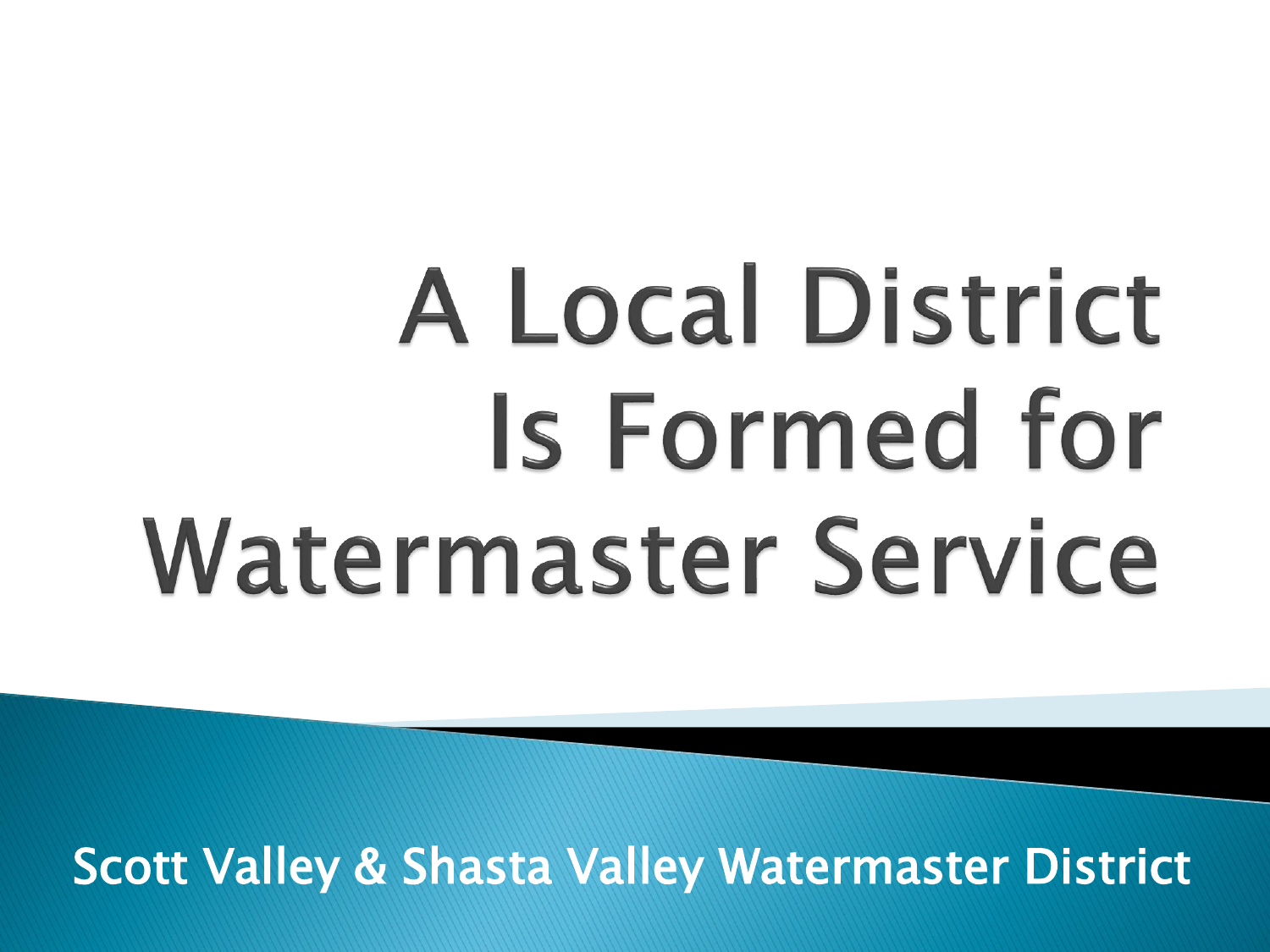The short story…

Local water users have paid fees to the State of California for decades to ensure their water rights are protected and managed by priority as written in Court decrees.

A rapidly increasing budget for Watermaster service in Siskiyou County became a cause for concern to water users in 2004. California Farm Bureau, Siskiyou County Farm Bureau and the Save Our Scott and Shasta Valleys and Towns pursued a grassroots effort to create a local district. The first public meeting was held in August 2006.

The Scott Valley and Shasta Valley Watermaster District Act (AB1580) was signed the following year, and the first Board of Directors were appointed by the Siskiyou County Board of Supervisors in February 2008.

In 2011, the concerns regarding the cost for service was realized with an 800% fee increase to water users. The almost 6-year grassroots effort to establish a locally-run service was implemented effective February 2012 when the District was appointed as the Watermaster by the Siskiyou County Superior Court.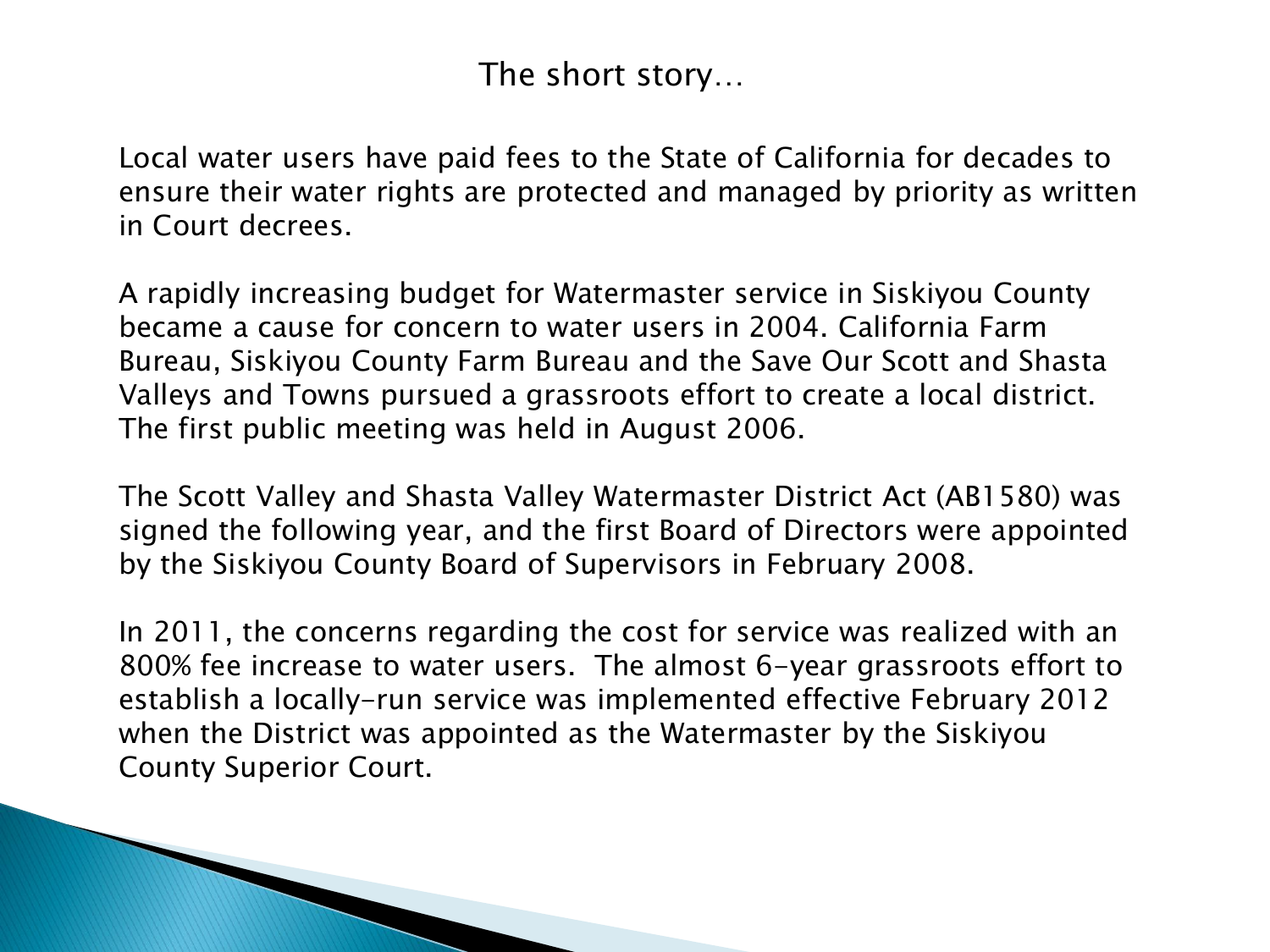

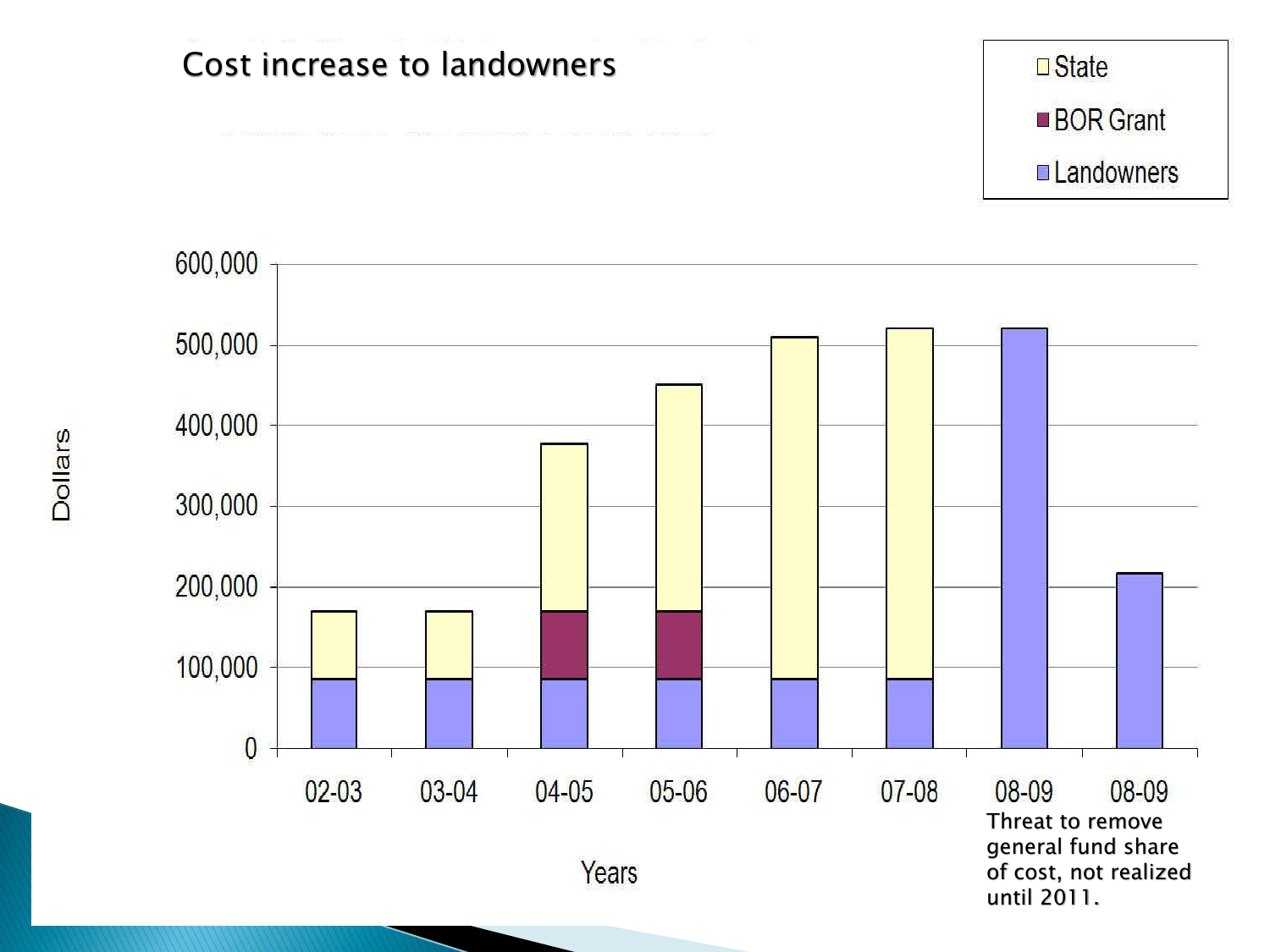## SCOTT VALLEY & SHASTA VALLEY WATERMASTER DISTRICT CYCLE OF EVENTS LEADING TO IMPLEMENTATION

## DWR provides service until 2012…

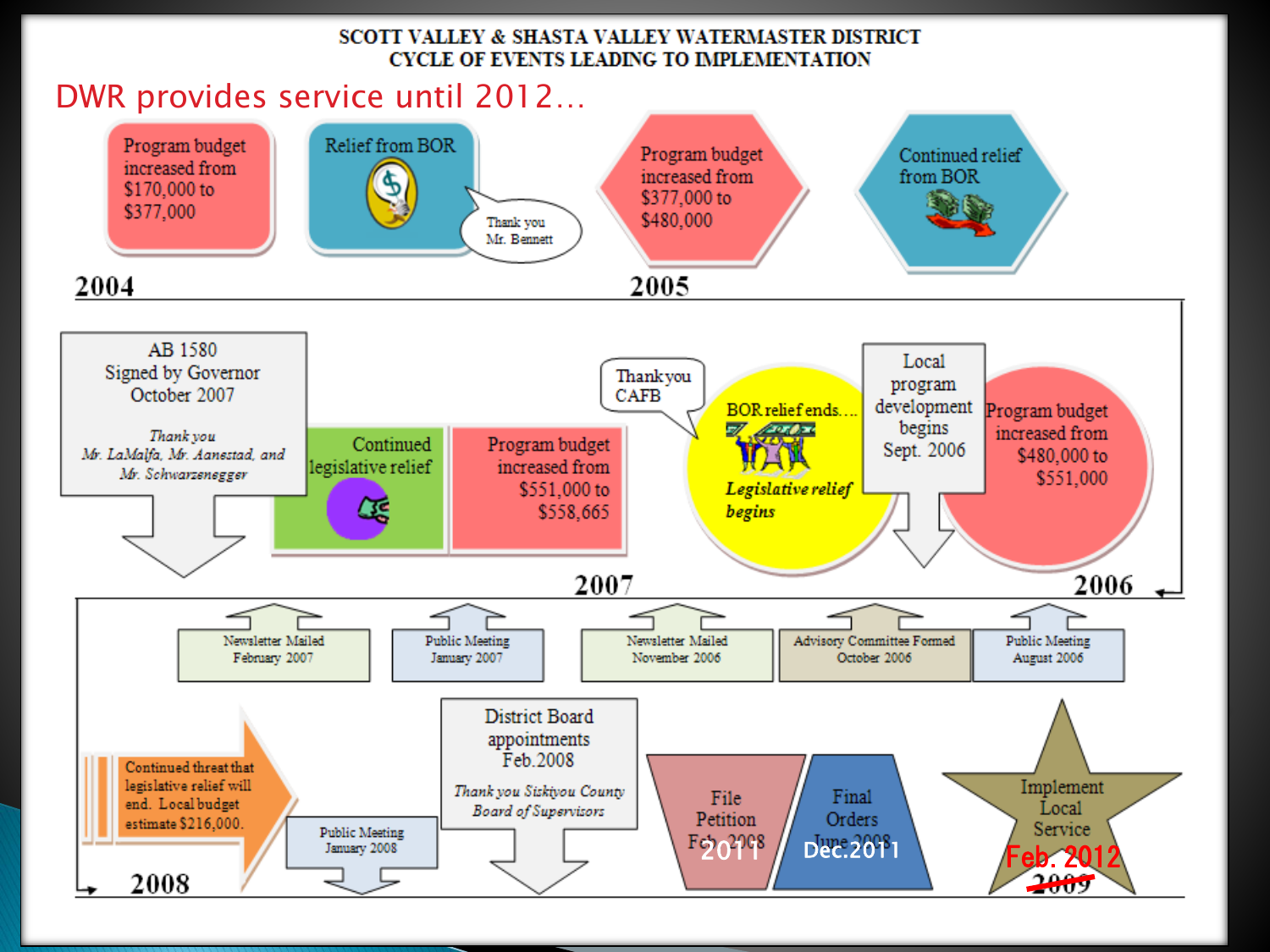Scott Valley and Shasta Valley Watermaster District Service Areas